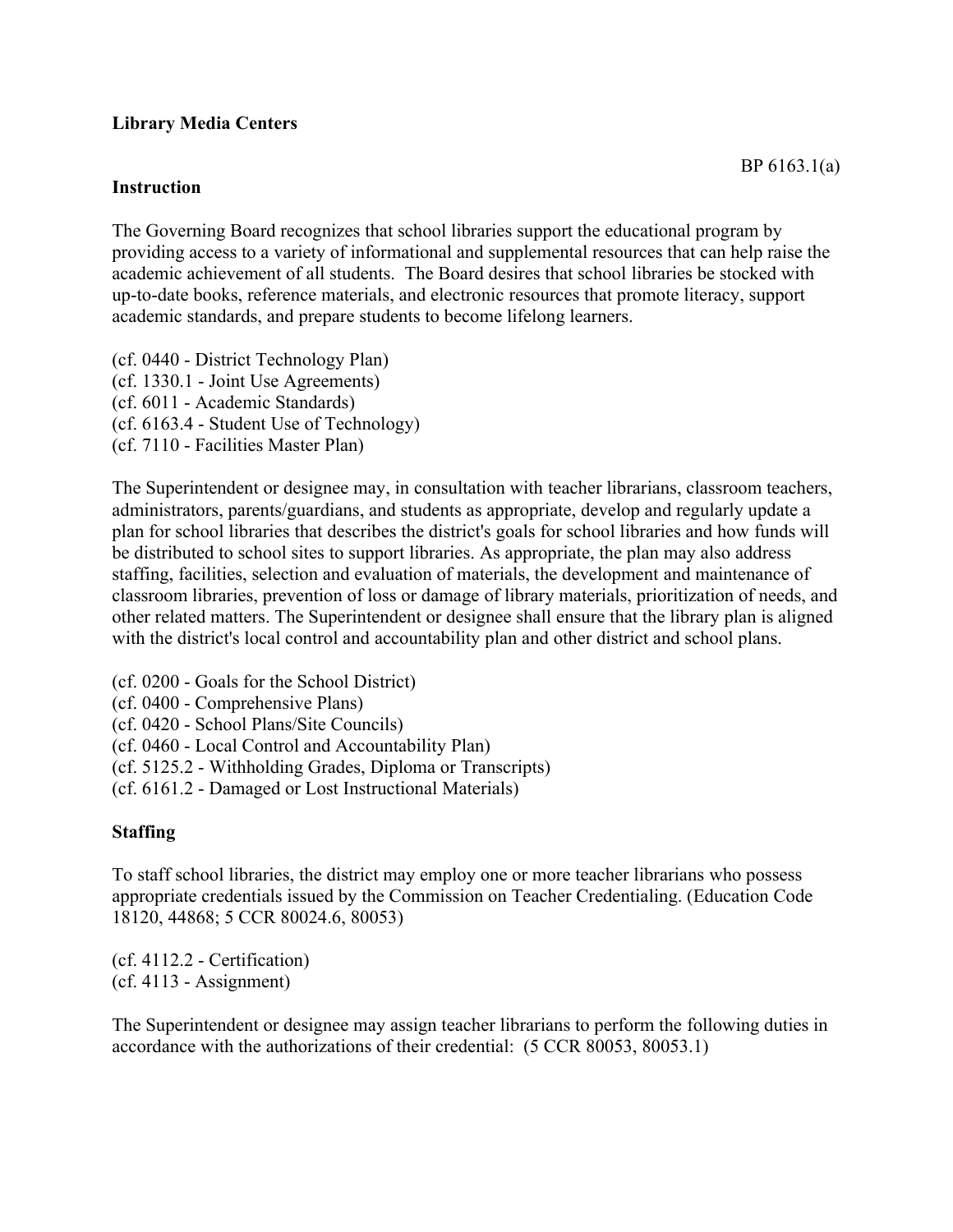1. Instruct students in accessing, evaluating, using, and integrating information and resources in the library program and/or provide departmentalized instruction in information literacy, digital literacy, and digital citizenship

2. Plan and coordinate school library programs with the district's instructional programs through collaboration with teachers

3. Select materials for school and district libraries

4. Develop and deliver staff development programs for school library services

5. Coordinate or supervise library programs at the school or district level

6. Plan and conduct a course of instruction for students who assist in the operation of school libraries

7. Supervise classified personnel assigned school library duties

8. Develop procedures for and management of the school and district libraries

The Board also may appoint classified paraprofessionals to serve as library aides or library technicians. Volunteers may assist with school library services in accordance with law, Board policy, and administrative regulation.

(cf. 1240 - Volunteer Assistance) (cf. 4222 - Teachers Aides/Paraprofessionals)

## **Hours of Operation**

School libraries shall be open for use by students and teachers during the school day. (Education Code 18103)

With the approval of the Board, a school library may be open at other hours outside the school day, including evenings and Saturdays. Any library open to serve students during evening and Saturday hours shall be under the supervision of a certificated employee who consents to the assignment. (Education Code 18103)

#### **Selection and Evaluation of School Library Materials**

Library materials shall include print and electronic resources that align with the curriculum and are accessible to students with varying cognitive or language needs.

Library materials shall be evaluated and selected through a process that invites recommendations from administrators, teachers, other staff, parents/guardians, and students as appropriate.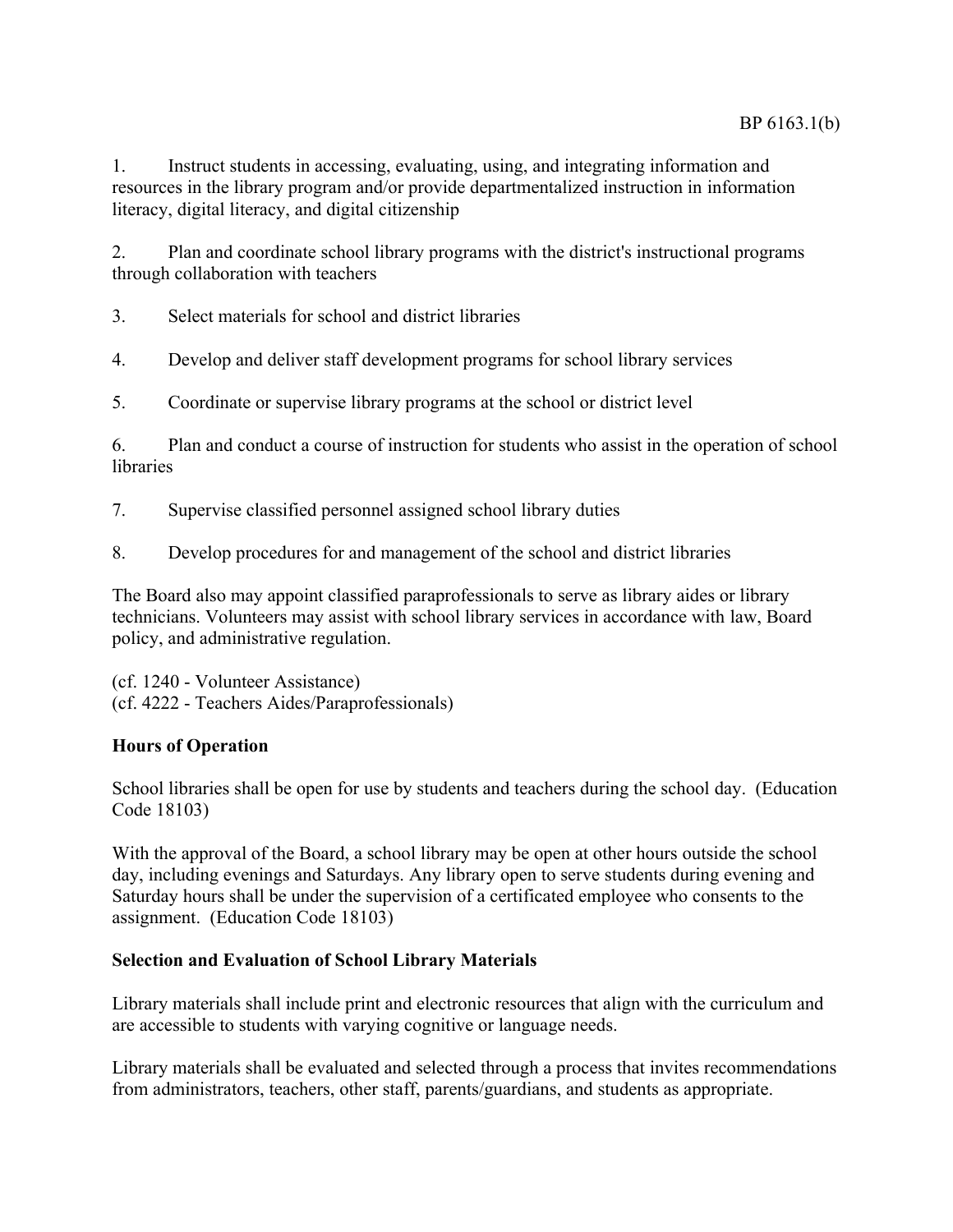(cf. 6144 - Controversial Issues) (cf. 6161.1 - Selection and Evaluation of Instructional Materials) (cf. 6161.11 - Supplementary Instructional Materials)

Library materials shall be continually evaluated in relation to evolving curricula, new formats of materials, new instructional methods, and the needs of students and teachers. Materials that contain outdated subject matter or are no longer appropriate shall be removed.

(cf. 3270 - Sale and Disposal of Books, Equipment and Supplies)

All gifts and donations of school library materials shall be subject to the same criteria as materials selected for purchase by the district.

(cf. 1260 - Educational Foundation) (cf. 3290 - Gifts, Grants and Bequests)

Complaints regarding the appropriateness of library materials shall be addressed using the district's procedures for complaints regarding instructional materials.

(cf. 1312.2 - Complaints Concerning Instructional Materials)

#### **Fees**

Students shall be allowed to borrow school library materials at no charge for use in the library and classrooms as well as out of school. (5 CCR 16042)

(cf. 3260 - Fees and Charges)

Students shall be encouraged to return library materials in a timely manner, but no charge shall be assessed for the late return of materials.

#### **Library Instruction**

Teacher librarians and/or classroom teachers shall provide library instruction to develop students' information literacy skills. Such instruction shall be aligned with state academic standards for library instruction and shall prepare students to:

1. Access information by applying knowledge of the organization of libraries, print materials, digital media, and other sources

2. Evaluate and analyze information to determine appropriateness in addressing the scope of inquiry

3. Organize, synthesize, create, and communicate information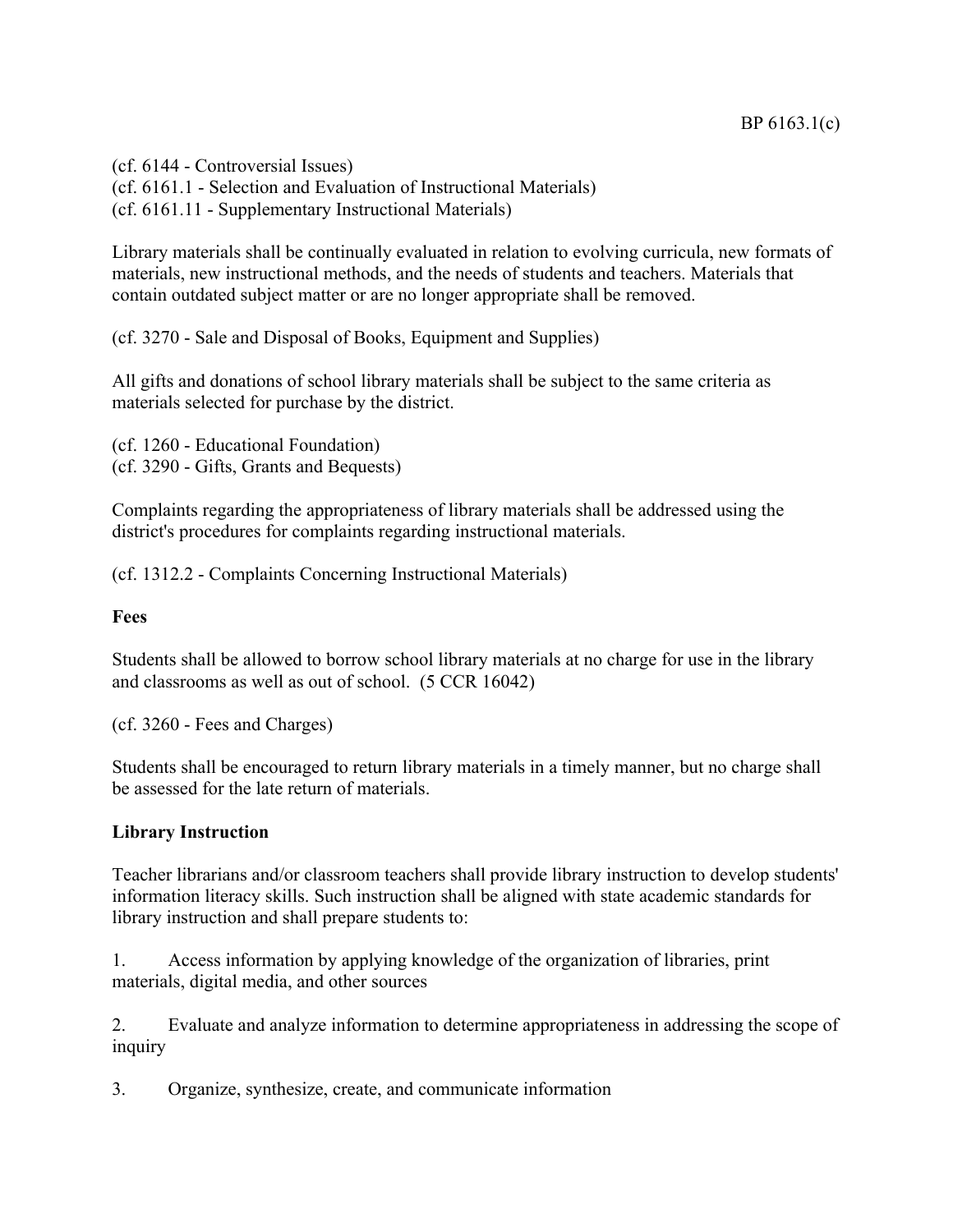4. Integrate information literacy skills into all areas of learning and pursue information independently to become life-long learners

Teacher librarians also may provide support to teachers, administrators, and other staff by identifying instructional materials that will aid in the development of curriculum and instructional activities and by providing information about effective and ethical uses of school library services and equipment.

(cf. 4131 - Staff Development) (cf. 4231 - Staff Development) (cf. 4331 - Staff Development) (cf. 6141 - Curriculum Development and Evaluation)

# **Program Evaluation**

The Superintendent or designee shall annually assess and report to the Board regarding the condition and use of school libraries. The assessment shall evaluate, at a minimum:

1. Access of students and staff to school libraries during school hours and, as appropriate, access outside the school day

2. The process and frequency by which students are allowed to check out library materials

3. Staffing levels, qualifications, and number of hours worked

4. The quality of the collection at each library, including, but not limited to, the total number of books in the collection, number of books per student, amount expended during the year for the purchase of new resources, and the number of resources discarded and added during the year

5. Any special programs offered at the school to encourage reading and/or library use

6. The adequacy of the facility space and equipment designated for the school library

7. The source(s) and adequacy of funding for school libraries

The district shall, on or before August 31 each year, report to the CDE on the condition of its school libraries for the preceding year ending June 30. (Education Code 18122)

Legal Reference: EDUCATION CODE 1703 Coordination of district library services by county superintendent 1770-1775 Provision of library services by county superintendent